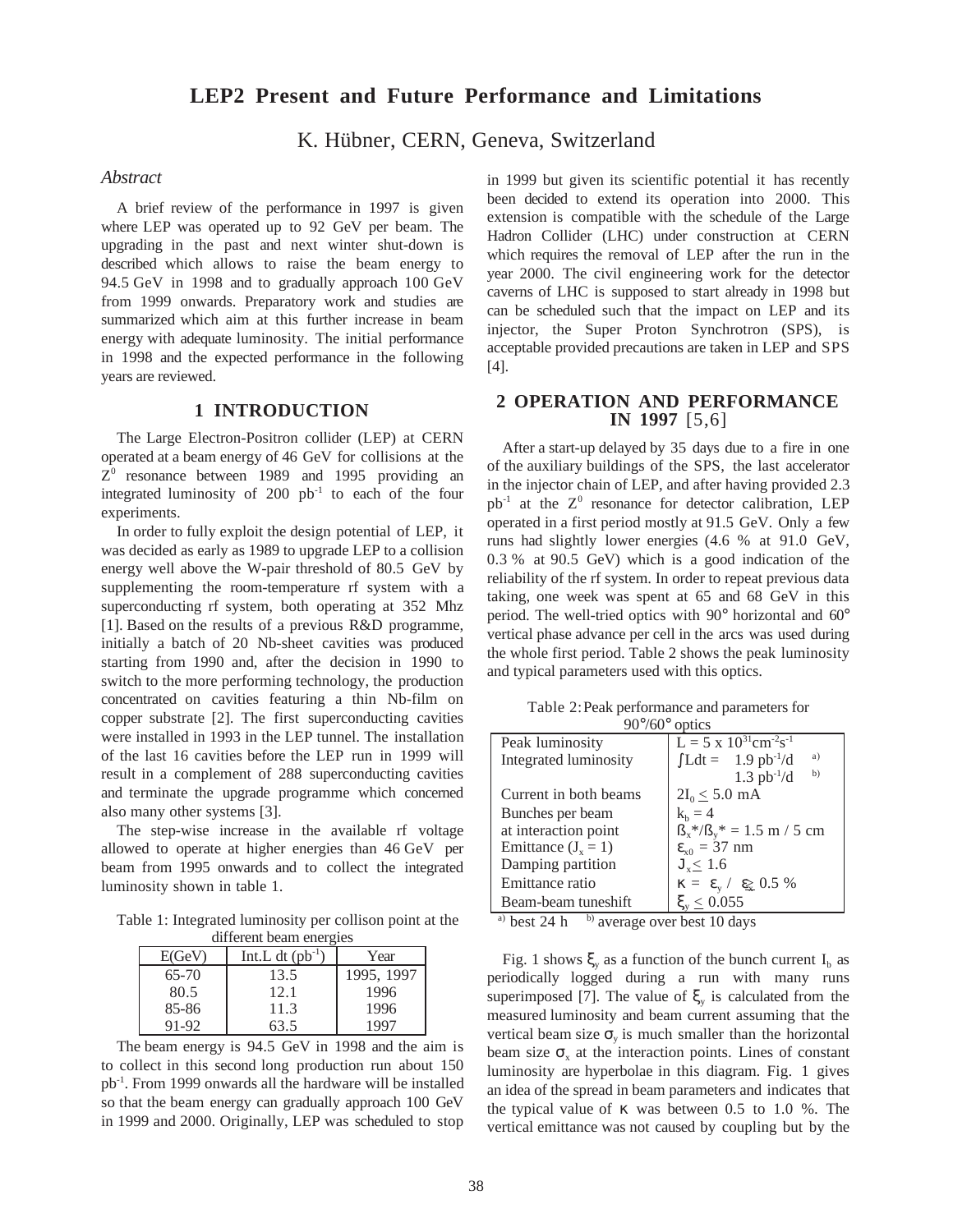beam-beam effect and the vertical residual dispersion around the ring. Fig. 1 also shows that the beams were dumped when the currents had decayed to about  $I_b = 0.3$  mA.



Fig. 1: Calculated vertical beam-beam tune shift as a function of bunch current. Loggings of many runs superimposed. The expected performance for two values of κ is indicated.

The typical beam lifetime varied from 7 h at the beginning of a run to 11 h at the end of the run. The duration of data taking during a run was about 7 h. The beam decay rate was dominated by the beam-beam bremsstrahlung. The average turn-around time from end of run to start of data taking in the next run was about 2 h with the record just below 1 h. During ramping  $B_y^*$  was gradually lowered from 10 cm at injection to 5 cm and at higher energy the horizontal beam size was decreased by reducing  $\beta$ <sup>\*</sup>from 2.0 m to 1.5 m and by increasing the damping partition mumber  $J_x$  from 1 to 1.6 through an increase of 120 Hz in the rf. The decrease in emittance resulted in a higher initial luminosity and a lower background at the experiments.

In a second, shorter period the 102°/90° optics was successfully tested. This optics holds the promise of a better performance at higher energy owing to its lower horizontal emittance being only 78 % of the emittance of 90°/60°. Furthermore, it provides a slightly higher energy (0.3 GeV per beam) for a given voltage because of its lower transition energy and, thus, the beam energy could be raised to 92.0 GeV. Although the time for tuning was rather short, the data taking period was only one week, a peak integrated luminosity of 1.3  $pb^{-1}/d$  was achieved with beam-beam tune shifts of 0.05 and  $\kappa$  as low as 0.7 %.

There was evidence for a vertical blow-up of the beam at these high beam-beam tune shifts for both optics but the beam-beam limit was not reached. The horizontal beam-beam tune shift reached a maximum of about 0.03 and there was no sign of a horizontal beam blow-up.

After the installation of 68 additional Nb-film cavities in the shutdown 96/97, 240 sc cavities (including 16 made from Nb sheet) and 84 copper cavities were available powered by 44 klystrons (1 to 1.3 MW) providing in total a maximum voltage of 2.65 GV. The operational voltage of 2.54 GV provided still sufficient over-voltage margin so that two klystrons, each driving 8 cavities, could trip (loss of 164 MV) without creating a beam loss. A negative rf shift resulting in - 60 Hz relative to the center frequency was applied in case of multiple rf trips in order to increase the longitudinal damping  $(J_x = 1.6 \rightarrow 0.7, J_{\overline{x}})$  $1.4 \rightarrow 2.3$ ) maintaining a good quantum lifetime and avoiding beam loss. The Nb-film cavities operated on average around 5.9 MV/m (6 MV/m nominal), the Nbsheet cavities at 3.6 MV/m (5 MV/m nominal). The major part (80 %) of the individual runs were regularly terminated by the operator, only 10 % were lost by an rf fault, which exemplifies the reliability of this huge and complex rf system [8] containing about 9000 rf interlocks.

The performance was initially limited by the performance of the sc rf system suffering from ponderomotive cavity oscillations, phasing and tuning errors [8]. The former are reduced by proper tuning of the cavities but the tuning window is decreasing with increasing accelerator gradient. The latter result in a spread in fields between the cavities which gets worse with more beam current.

Once these rf instabilities limiting the total current were overcome by careful, often individual tuning of the cavities and the total current could be increased to about  $2I_0 = 5$  mA, the large synchrotron radiation power (10 MW) and the concurrent, inhomogeneous thermal stress revealed a number of weak points in the vacuum system, which hampered further progress. Most of the resulting leaks (7 out of 10) occurred in gaskets in insufficiently cooled or not protected places where the vacuum chamber makes a transition from one shape to another. Provisional cooling was installed in all the critical places. Despite these leaks the beam lifetime  $\tau_{\rm bo}$ , determined by bremstrahlung on the residual gas, gradually improved under the effect of beam cleaning. The product  $2I_0 \cdot \tau_{bg}$  rose from 0.50 to 0.75 Ah from the beginning to the end of the period [9].

A sharper limit on total beam current occurred at 5.5 mA because the cryogenics power due to a temporary fault could not cope with the beam-induced losses at higher currents. Since injection became somewhat difficult at 5.4 mA due to synchro-betatron resonances, it was decided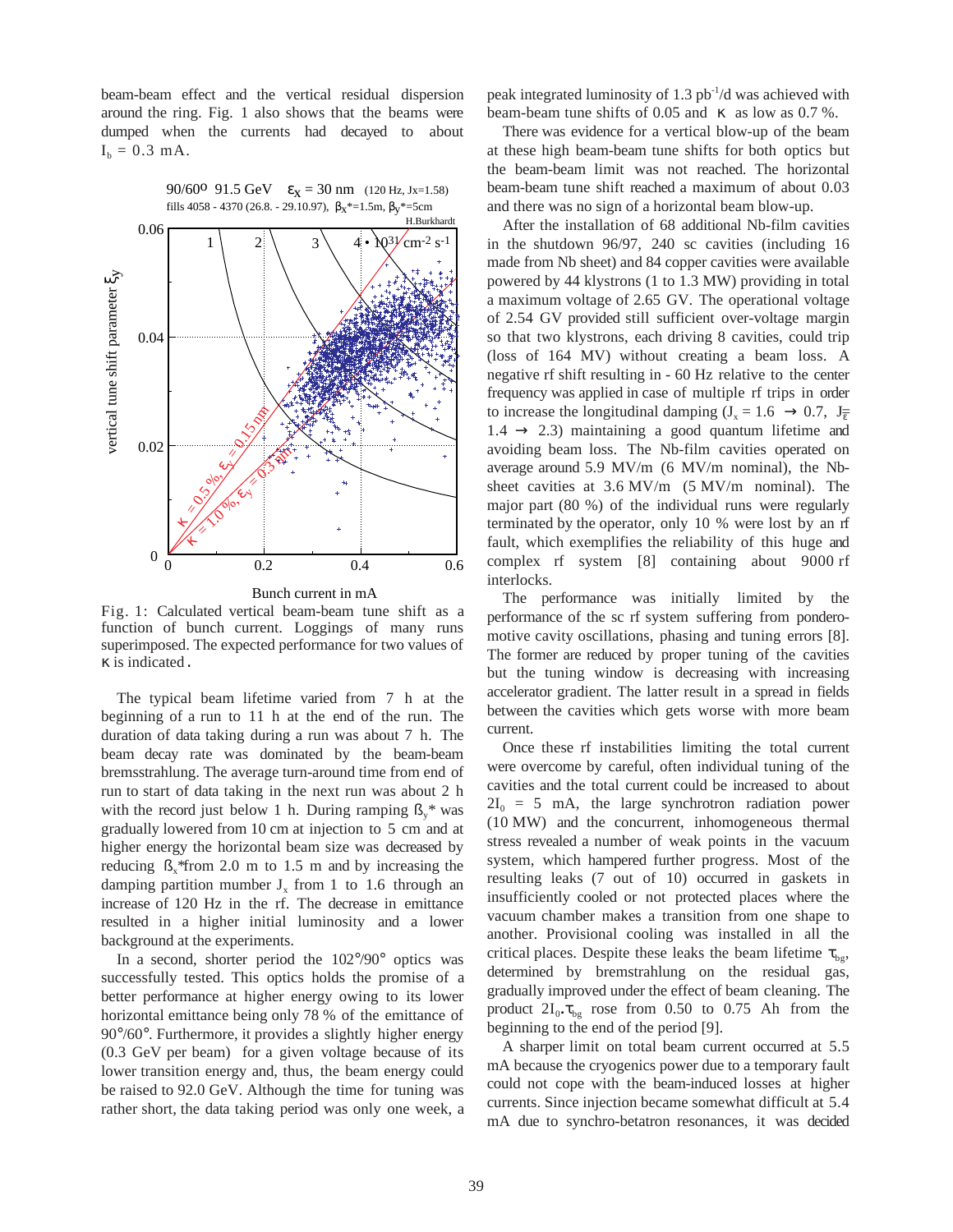also in view of the vacuum problems to limit the total current to  $2I_0 = 5mA$  and to stay with four bunches per beam in order to get maximum luminosity [5].

The precise measurement of the W mass is one of the objectives of the four LEP experiments and this requires the best possible knowledge of the beam energy at high energy. To this end, the beam energy was calibrated in 16 special single-beam runs at 41, 44, 50 and 55 GeV with the resonance depolarisation method having a precision of a few MeV. A special optics with 60° phase advance in both planes in the arcs has been developed. In addition, the closed orbit measurement and correction has been improved by installing the K-modulation equipment in all octants which permits to measure the off-sets of the beam position monitors relative to the adjacent quadrupole with a rms error of 30 µm. These two measures allowed to reach the required polarisation level (5 %) even at 55 GeV and considerably increased the polarisation rate at the other energies. Although the polarisation level reached at 60 GeV was too low (1.5 %) there are good prospects that calibration can be extended to this energy resulting in a better lever arm for extrapolation to collision energy. This extrapolation is guided by 16 NMR probes positioned in several main dipoles and the flux loop which measures 96.5 % of the total magnetic field. The preliminary estimate of the error in beam energy at 91-92 GeV is somewhat under 30 MeV but not yet at 15 MeV as desired for determination of the W mass [10].

## **3 EXPECTED AND ACHIEVED PERFORMANCE IN 1998**

In the shutdown 97/98 the vacuum system was improved by removal of obsolete equipment, redesign of cooling and shielding of remaining transition sections, and displacement of particularly strong sources of radiation, notably wigglers [9]. These measures have been supplemented by better temperature monitoring in certain parts of the ring. The sextupole powering for the 102°/90° optics was reconfigured in order to allow for better control of the amplitude dependence of the betatron tunes  $\partial Q_x/\partial \varepsilon_x$  which can now be reduced to 10 % of the value used in 1997.

In addition, a further set of 32 Nb-film cavities was installed and, in order to make space for these cavities, 36 copper cavities have been removed. This resulting complement of 272 sc and 48 Cu cavities provides nominally an rf voltage of 2.85 GV. Since it was decided to rather opt for high integrated luminosity instead of highest energy in 1998, the beam energy was chosen rather conservatively at 94.5 GeV so that the beam lifetime remains sufficiently long even with two klystrons off and some cavities temporarily detuned.

LEP is now operating at this beam energy for data taking after a fast start-up in mid-May and the ususal calibration runs at the  $Z^0$  resonance where 2.5 pb<sup>-1</sup> were collected. The 102°/90° optics performs satisfactorily

yielding already up to 1.2 pb<sup>-1</sup> per day with  $J_x = 1.6$ though LEP is not yet completely tuned and still operates with  $2I_0 = 4.8$  mA and 4 bunches per beam.

Fig. 2 shows the expected peak luminosity as a function of the total beam current. At low beam currents, the luminosity increases proportional to  $(2I_0)^2$  until the beam-beam limit is reached. This diagram [11] is based on first order theory neglecting any beam-beam blow-up before the beam-beam limit of  $\xi_y = 0.055$  is reached. The latter value is the highest value inferred in 1997. For higher currents, the beam is assumed to blow-up such that ξ remains constant which implies a linear increase in luminosity with current. This behaviour has been observed in LEP especially at 46 GeV. Consequently the luminosity during a run initially decays proportional to  $2I_0$  and not with  $(2I_0)^2$  and, hence, a higher integrated luminosity per run is obtained.



Fig. 2: Expected luminosity as a function of the total current  $2I_0$  for  $k_b = 4$ , 6, 8. The beam-beam limit  $\xi_y = 0.055$  is reached on the oblique straight line. The 1998 cryogenics limit is indicated. The rf power limit is reached at 12 mA.

It is expected that the current can be increased until the cryogenic limit is reached. This limit at  $2I_0 = 6.5$  mA is brought about by beam-induced losses in the cavities exhausting together with the rf dissipation the liquid He cooling capacity at 4.5 K of the cryoplants. The numerical value is based on measurements of dissipation peformed in 1996 and 1997 which revealed these unexpected losses in the cavities increasing strongly when the bunchlength is reduced below 1 cm. The most plausible explanation is that the two antennae mounted in each cavity pick up either directly beam signals or probe higher-order modes (hom) induced by the beam. The cables connecting them to the outside of the cryostat passing through the superinsulation dissipate a part of this power inside the cryostat. More detailed measurements are planned to confirm this hypothesis which is supported by the fact that a number of antenna cables were found to be damaged [12].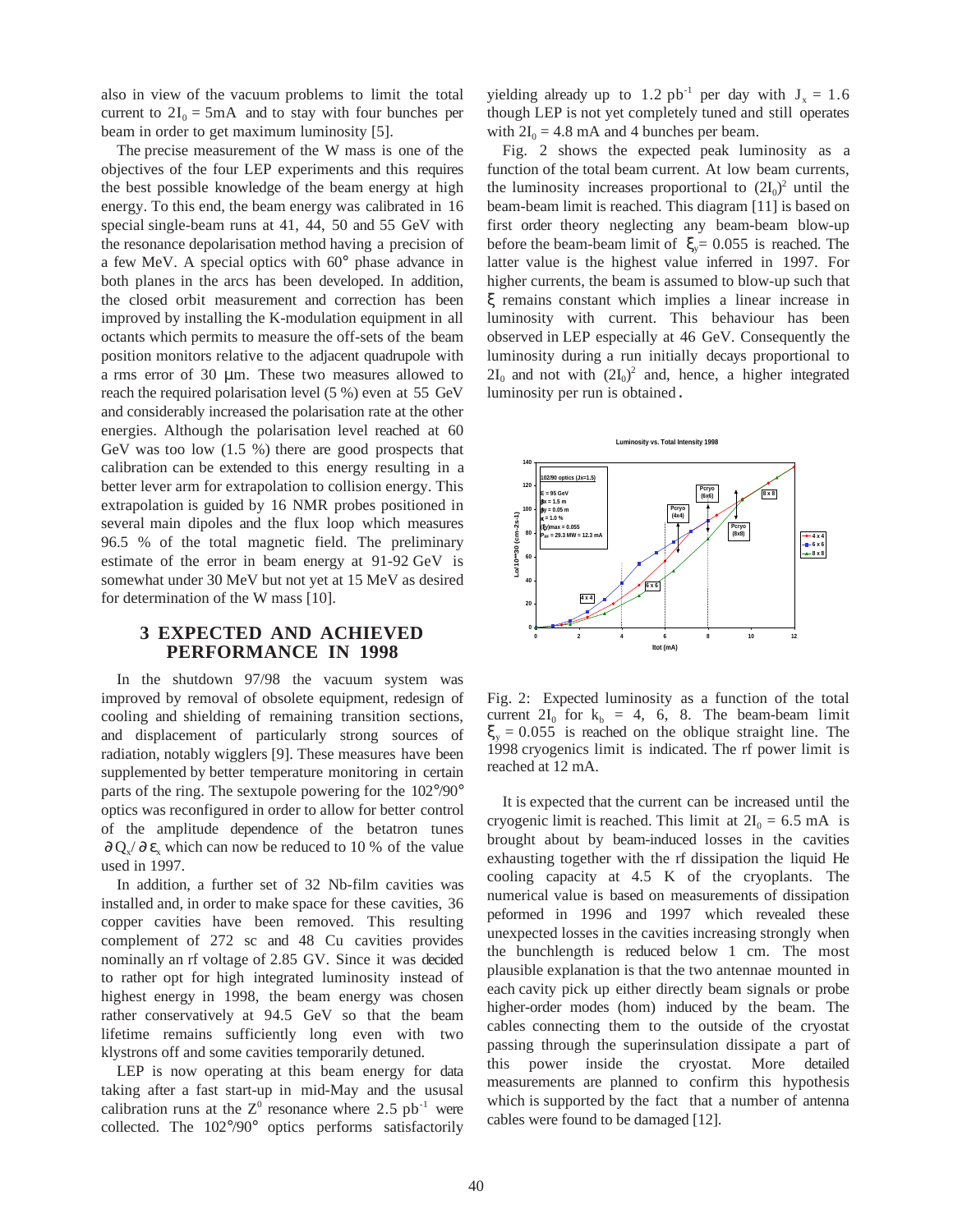Examination of Fig. 2 shows that a record peak luminosity of about 7 x  $10^{31}$  cm<sup>-2</sup> s<sup>-1</sup> can be expected with 4 bunches per beam. Experience has shown that the average luminosity is about 20 % of the record peak luminosity. This yields an expected integrated luminosity of 1.2 pb<sup>-1</sup> per day and 150 pb<sup>-1</sup> in the 125 days scheduled for high-energy operation in 1998. Fig. 2 further shows what could be gained with 6 bunches per beam and 8 bunches per beam at the cryogenics and the beam-beam limit provided the rf and the vacuum system could deal with more than 6.5 mA. Whether this potential can be used depends on the progress with the rf system which will be rather gradual in order to avoid risks.

### **4 FUTURE PERFORMANCE**

In order to fully exploit the potential of LEP and to reach the highest possible energy with good luminosity, it has been decided to construct four additional sc rf modules, containing 16 Nb-film rf cavities, using all available spare parts and to install them in the winter shutdown 98/99. Furthermore, the upgrade of the LEP cryoplants for LHC will be advanced to the same shutdown so that the dynamic load capacity at 4.5 K (see later) will be nearly doubled. With the further continuous improvement of the stability and reliability of the rf system and the vacuum system, reconfiguration of the power converters for the magnet system and better protection of components sensitive to synchrotron radiation, all the hardware will be ready at the start-up of 1999 to further increase the energy of LEP with the aim to eventually reach 100 GeV per beam [13]. The magnet system has been designed from the beginning to cope with 100 GeV. The beam-induced background in the LEP detectors can be controlled up to this energy with the existing masks and proper setting of the collimators[13].

Table 3 gives the required rf voltage for 24 h quantum lifetime as a function of the beam energy for the 102°/90° optics  $(J_{x} = 1.0)$ . If the superconducting cavities operate at their nominal field (6 MV/m for Nb-film; 5 MV/m for Nb sheet) and the remaining 52 Cu-cavities provide 0.13 GV the maximum rf voltage is 3.05 GV. Since an operational margin is needed for the tripping of one klystron and for some cavities not being operational, it is assumed that two klystrons feeding 16 Nb-film cavities are off, i.e. a loss of 0.16 GV, which leads to an effective voltage of 2.89 GV. This is sufficient to reach 97.5 GeV. Higher energies require raising the accelerating gradient  $E_a$ , which can only be done in the Nb-film cavities, to the values given in the table (for  $J_x = 1.5$  add 0.1 MV/m).

Table 3: Energy loss per turn, rf voltage and gradient in Nb-film cavities versus beam energy

|                    |      |      | ▱-   |      |
|--------------------|------|------|------|------|
| E(GeV)             | 96   | 98   | 100  | 102  |
| $U_0$ (GeV)        | 2.48 | 2.70 | 2.92 | 3.16 |
| $V_{\rm rf}$ (GV)  | 2.73 | 2.96 | 3.21 | 3.47 |
| $E_{\rm o}$ (MV/m) | 5.65 | 6.19 | 6.75 | 7.36 |

Examination of the table shows that 6.8 MV/m are required for 100 GeV in these cavities. This average gradient has been reached during cavity conditioning in 1998 though with quite some spread. A considerable amount of further work [13] will be required to reach these values safely in operation. Although thermal quenches do not occur thanks to the copper substrate, field emission creates increased cryogenic losses and a high level of radiation leading to component damage or activation. Significant reduction in field emission can be obtained by pulsed rf power processing or He processing which can be applied in situ but these procedures need utmost care to avoid damaging the cavities, couplers or circulators. Ponderomotive oscillations (microphonics) proportional to the square of the gradient are also a serious limit but can be suppressed by operating the cavities on tune which requires close control of the tuning and entails operation with  $\leq$  10 % of the rf power reflected. A campaign has been started to reduce the imbalance in the fields of the cavities by inserting transformers in the waveguide in order to eliminate coupling errors and by improving the directivity of the magic tees. Phase errors are corrected to  $\pm$  1° by adding delays (waveguide posts) [13].

The higher gradients  $E_a$  will increase the ohmic losses in the cavities described by the first term of the following equation which gives the power dissipated in one module containing 4 cavities each of them providing the voltage  $V_c$ 

$$
P_m = 4 \frac{V_c^2(E_a)}{(R/Q)Q(E_a)} + \frac{R_m(\sigma_s)}{n_b k_b} (2I_0)^2
$$

The quality factor Q is also a function of  $E_a$  dropping due to the non-quadratic losses and field emission at higher  $E_a$ . Higher-order mode losses are characterised by a resistance  $R_m$  which has been measured to be about 16 MΩ and to increase strongly once the bunch length  $\sigma_s$ is lower than 1 cm. The denominator in the second term is the product of the number of beams  $n_b \le 2$  and  $k_b$  the number of bunches per beam. Since  $E_a \sim E^4$  holds, higher energies demand a strong increase in cryogenics cooling power. Given the latter, the maximum possible current and luminosity can be calculated as a function of energy. Fig. 3 shows this limit in the luminosity-energy plane for two values of the nominal power which refers to one of the four cryoplants cooling 20 modules: 6.2 kW is the value before, 12 kW the value after upgrading, which is vital for good performance as can be seen in the figure.

Fig. 3 shows an example drawn for the most probable set of optics parameters and  $J<sub>x</sub> = 1.0$ . The current and consequently the luminosity vanish when the energy requires a gradient where the ohmic losses consume all the cooling power. This yields an upper limit in energy which becomes 101.5 GeV in this example.